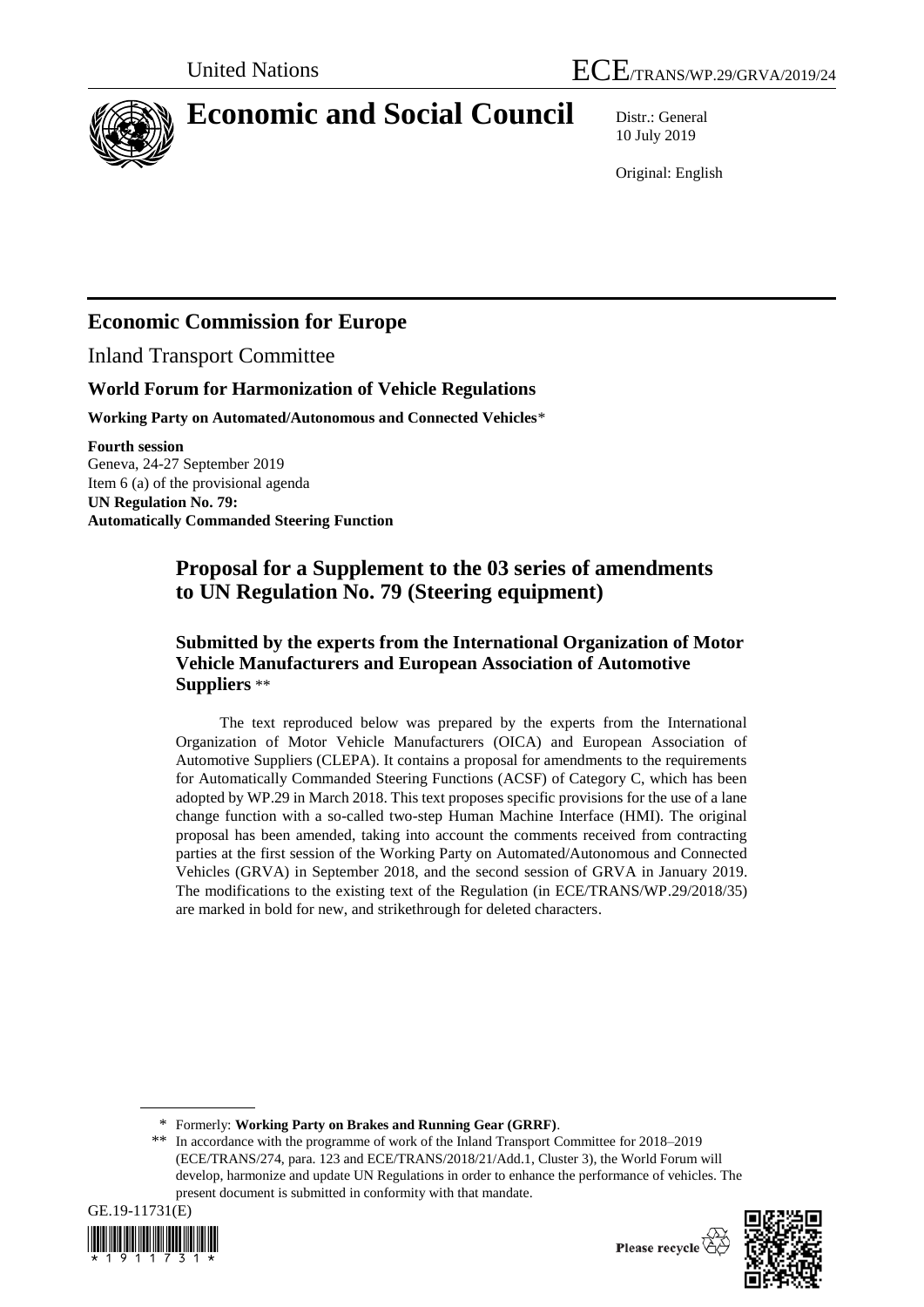### **I. Proposal**

*Paragraph 5.6.4.6.4.,* amend to read:

"5.6.4.6.4. The lateral movement of the vehicle towards the intended lane shall not start earlier than  $\pm$  1.0 second after the start of the lane change procedure. Additionally, the lateral movement to approach the lane marking and the lateral movement necessary to complete the lane change manoeuvre shall be completed as one continuous movement.

> The lane change manoeuvre shall not be initiated before a period of 3.0 seconds and not later than 5.0 seconds after the deliberate action of the driver described in paragraph 5.6.4.6.2. above.

> **The lane change manoeuvre shall be initiated either automatically or by a second deliberate action of the driver. A vehicle shall not be equipped with both these means of initiation.**

**5.6.4.6.4.1. Automatic initiation of the lane change manoeuvre**

**In case of an automatic initiation the lane change manoeuvre shall commence between 3.0 seconds and 5.0 seconds after the manual activation of the procedure as described in paragraph 5.6.4.6.2. and shown in the Figure below.**



**5.6.4.6.4.2. Initiation of the lane change manoeuvre by a second deliberate action**

**In case of an initiation by a second deliberate action the lane change manoeuvre shall commence between 3.0 and 7.0 seconds after the manual activation of the procedure as described in paragraph 5.6.4.6.2.** 

**Additionally, the lane change manoeuvre shall commence at the latest 3.0 seconds after the second deliberate action as shown in the Figure below.**



ACSF C - Case where the lateral movement is initiated by a second

The control to operate the second deliberate action shall be located in the steering control area."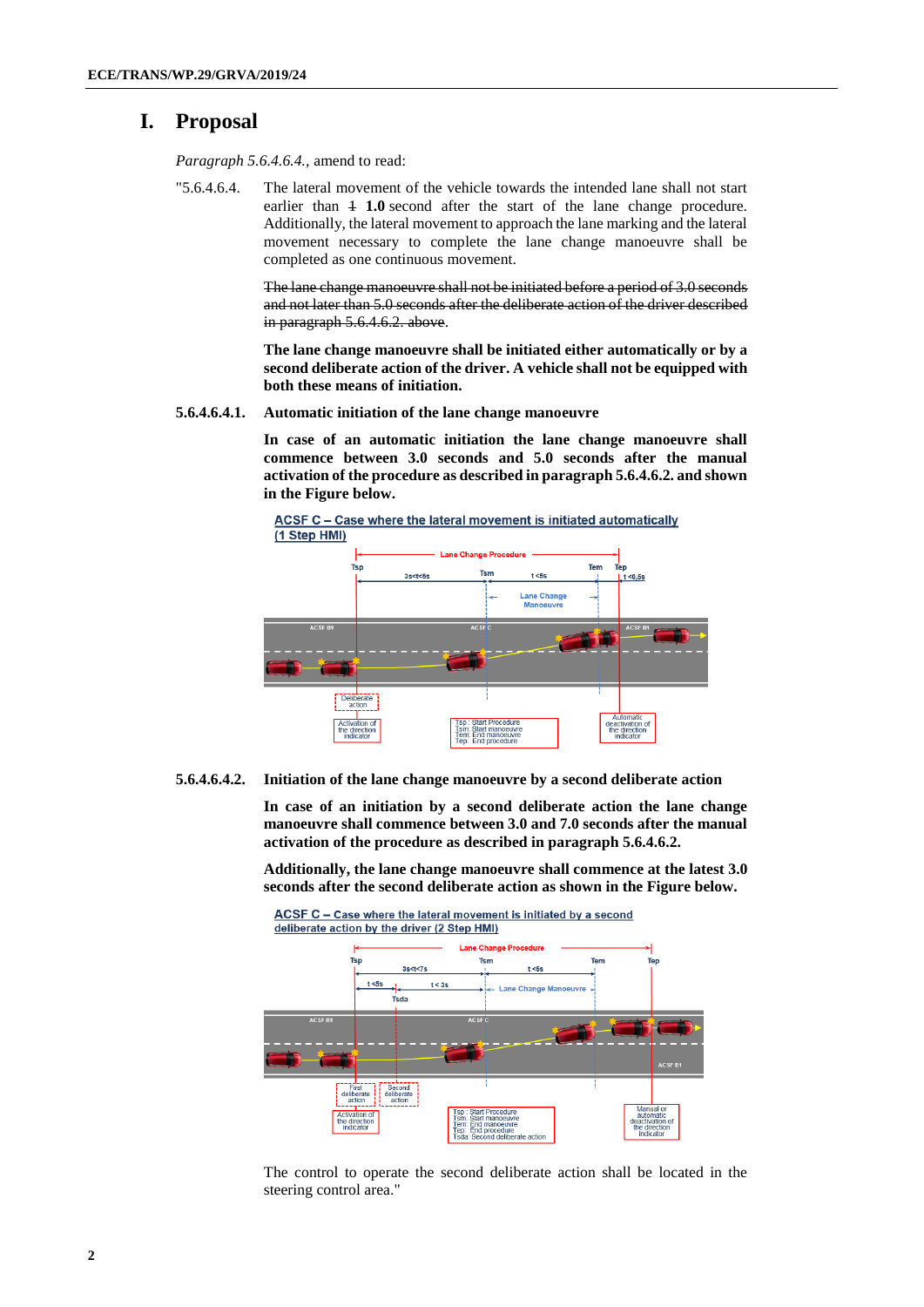*Paragraph 5.6.4.6.7.,* amend to read:

"5.6.4.6.7. The direction indicator shall remain active throughout the whole period of the lane change manoeuvre and shall be **automatically** deactivated by the system no later than 0.5 seconds after the resumption of ACSF of Category B1 lane keeping function as described in paragraph 5.6.4.6.6. above. **Automatic deactivation by the system of the direction indicator is required only if the lane change manoeuvre is initiated automatically.**"

*Paragraph 5.6.4.6.8.1.,* amend to read:

- "5.6.4.6.8.1. The lane change procedure shall be suppressed automatically by the system when at least one of the following situations occurs before the lane change manoeuvre has started:
	- (a) The system detects a critical situation (as defined in paragraph 5.6.4.7.),
	- (b) The system is overridden or switched off by the driver,
	- (c) The system reaches its boundaries (e.g., lane markings are no longer detected),
	- (d) The system has detected that the driver is not holding the steering control at the start of the lane change manoeuvre,
	- (e) The direction indicator lamps are manually deactivated by the driver,
	- (f) The lane change manoeuvre has not commenced within 5.0 seconds following the deliberate action of the driver described in paragraph 5.6.4.6.2.; **Following the deliberate action of the driver to start the procedure described in paragraph 5.6.4.6.2., the lane change manoeuvre has not commenced:** 
		- **(i) At the latest after 5.0 seconds, in the case of an automatic initiation,**
		- **(ii) At the latest after 7.0 seconds, in the case of an initiation by a second deliberate action,**
		- **(iii) At the latest after 3.0 seconds after the second deliberate action, in the case of an initiation by a second deliberate action,**

**whatever is appropriate**

- **(g) The system, with an initiation of the lane change manoeuvre by a second deliberate action, has not detected the second deliberate action at the latest 5.0 seconds after the start of the lane change procedure.**
- (g**h**) The lateral movement described in paragraph 5.6.4.6.4. is not continuous."

*Annex 8,*

*Paragraph* 3.5.1.2.*,* amend to read:

"3.5.1.2. The requirements of the test are fulfilled if:

- (a) The lateral movement towards the marking does not start earlier than 1 second after the lane change procedure was initiated,
- (b) The lateral movement to approach the lane marking and the lateral movement necessary to complete the lane change manoeuvre are completed as one continuous movement,
- (c) The recorded lateral acceleration does not exceed 1m/s²,
- (d) The moving average over half a second of the lateral jerk does not exceed  $5 \text{ m/s}^3$ .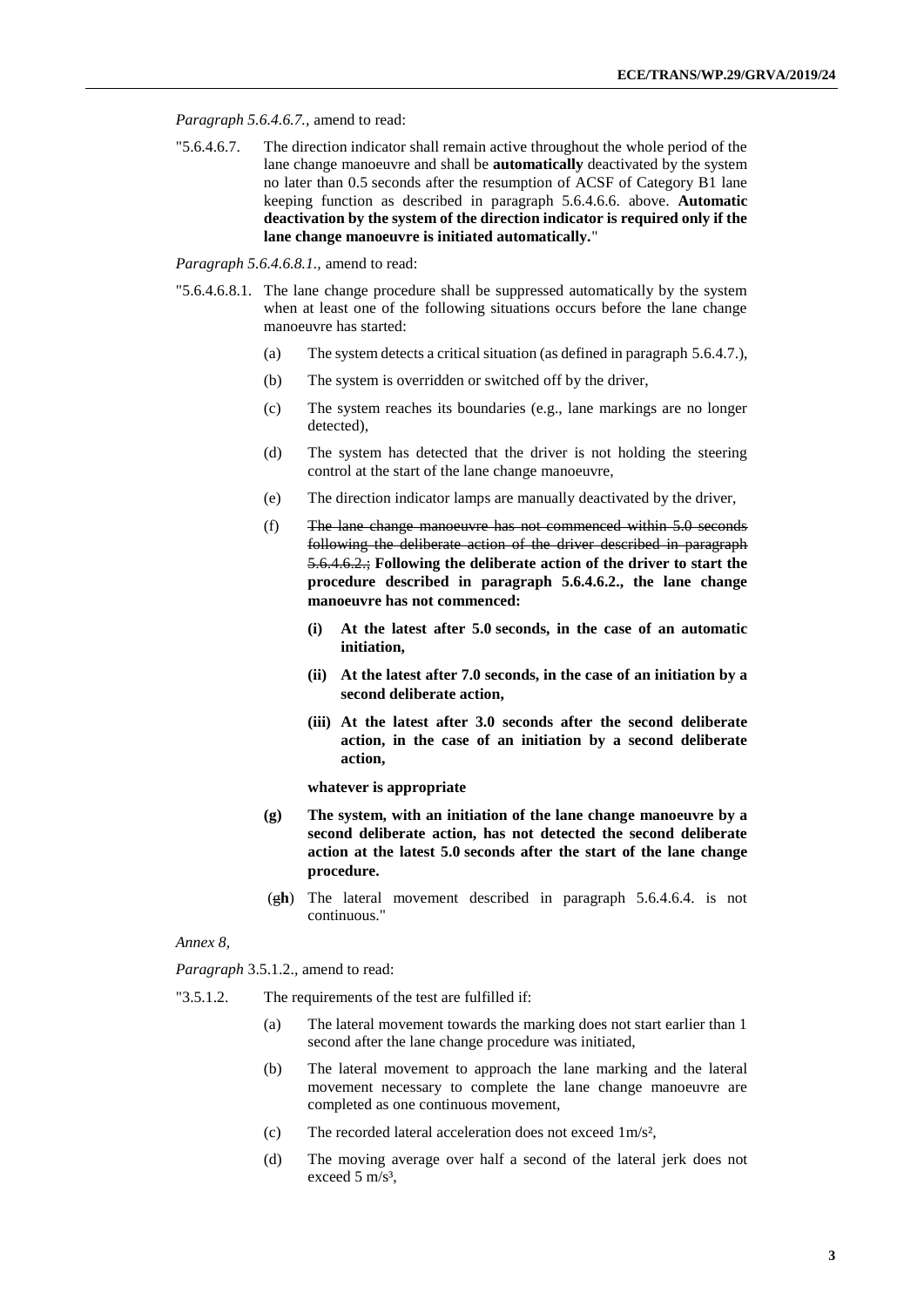- (e) The measured time between the start of the lane change procedure and the start of the lane change manoeuvre is not less than 3.0 s and not more than**:**
	- (i) 5.0 seconds **in the case of an automatic initiation**,
	- **(ii) 7.0 seconds in the case of an initiation by a second deliberate action**

**whatever is appropriate.**

- **(f) For systems with an initiation of the lane change manoeuvre by a second deliberate action,** 
	- **(i) The measured time between the start of the lane change procedure and the second deliberate action is not more than 5.0 seconds, and**
	- **(ii) The measured time between the second deliberate action and the start of the lane change manoeuvre is not more than 3.0 seconds.**
- (f **g**) The system provides an information to the driver to indicate that the lane change procedure is on-going,
- $(g \, h)$  The lane change manoeuvre is completed in less than 5 s for  $M_1$ ,  $N_1$ vehicle categories and less than 10 s for  $M_2$ ,  $M_3$ ,  $N_2$ ,  $N_3$  vehicle categories,
- (h **i**) ACSF of Category B1 automatically resumes after the lane change procedure is completed, and

(i **j**) The direction indicator is deactivated not before the end of the lane change manoeuvre and no later than 0.5 seconds after B1 has resumed**, in case the lateral movement is initiated automatically.**"

*Paragraph 3.5.4.1.,* amend to read:

"3.5.4.1. The test vehicle shall be driven in a lane of a straight test track, which has at least two lanes in the same direction of travel, with road markings on each side of the lanes.

The vehicle speed shall be:  $V_{\text{smin}} + 10 \text{km/h}$ .

The ACSF of Category C shall be activated (standby mode) and another vehicle shall approach from the rear in order to enable the system as specified in paragraph 5.6.4.8.3. above.

The approaching vehicle shall then pass the vehicle under test entirely.

A Lane Change Procedure shall then be initiated by the driver.

The test shall be repeated for each of the following conditions, which shall occur before the lane change manoeuvre has started:

- (a) The system is overridden by the driver;
- (b) The system is switched off by the driver;
- (c) The vehicle speed is reduced to:  $V_{\text{smin}}$ -10 km/h;
- (d) The driver has removed his hands from the steering control and the hands-off warning has been initiated;
- (e) The direction indicator lamps are manually deactivated by the driver;
- (f) The lane change manoeuvre has not commenced within 5.0 s following the initiation of the lane change procedure. (e.g., another vehicle is driving in the adjacent lane in a critical situation as described in 5.6.4.7.) **or 7.0 seconds if initiated by a second deliberate action.**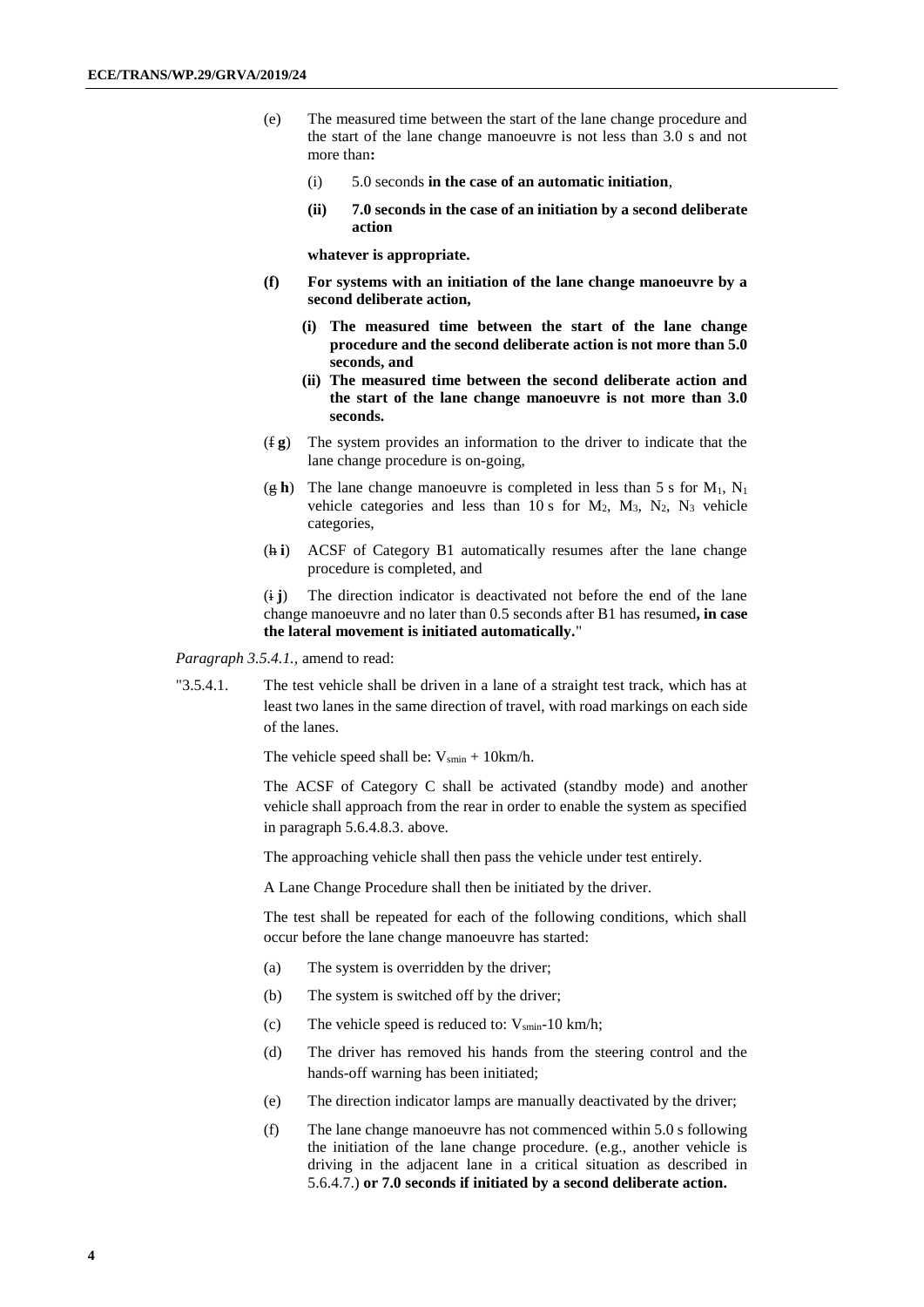#### **(g) The second deliberate action for an appropriate system is performed later than 5.0 seconds after the initiation of the lane change procedure.**"

*Paragraph 3.5.7.1.1*.*,* amend to read:

"3.5.7.1.1. Following a new engine start /run cycle performed by the driver, the test vehicle shall be driven in a lane of a straight test track, which has at least two lanes in the same direction of travel, with road markings on each side of the lanes.

> The ACSF of Category C shall not be activated (off mode) and another vehicle shall approach from the rear and the approaching vehicle shall pass the vehicle entirely.

> The direction indicator used to initiate a lane change procedure shall be activated by the driver for a period greater than 5 seconds.

> **A lane change procedure and manoeuvre shall then be initiated by the driver with the appropriate deliberate action(s)."**

*Paragraph 3.5.7.2.1*.*,* amend to read:

"3.5.7.2.1. Following a new engine start / run cycle performed by the driver, the test vehicle shall be driven in a lane of a straight test track, which has at least two lanes in the same direction of travel, with road markings on each side of the lanes.

The ACSF of Category C shall be manually activated (standby mode).

A lane change procedure **and manoeuvre** shall then be initiated by the driver **with the appropriate deliberate action(s).**"

*Paragraph 3.5.7.3.1*.*,* amend to read:

"3.5.7.3.1. Following the completion of the test phase 2, another vehicle shall approach from the rear on the adjacent lane in order to enable the system as specified in paragraph 5.6.4.8.3.

> The approaching vehicle shall be a type approved high volume series production vehicle.

> The distance between the rear end of the test vehicle and the front end of the approaching vehicle shall be measured (e.g. with a differential GPS), and the value when the system detects the approaching vehicle be recorded.

> After the rear coming vehicle has entirely passed the vehicle under test, a lane change procedure **and manoeuvre** shall be initiated by the driver **with the appropriate deliberate action(s)***.*"

### **II. Justification**

### **A. Introduction**

1. This proposal does not at all change the current requirements for ACSF of Category C (ACSF-C) with what the industry calls a one-step Human Machine Interface (HMI).

2. The proposal inserts provisions for ACSF-C with a two-step HMI, while keeping unchanged the main performance of the system e.g. rear sensor range, critical situations, minimum distance and minimum operating speed, etc.